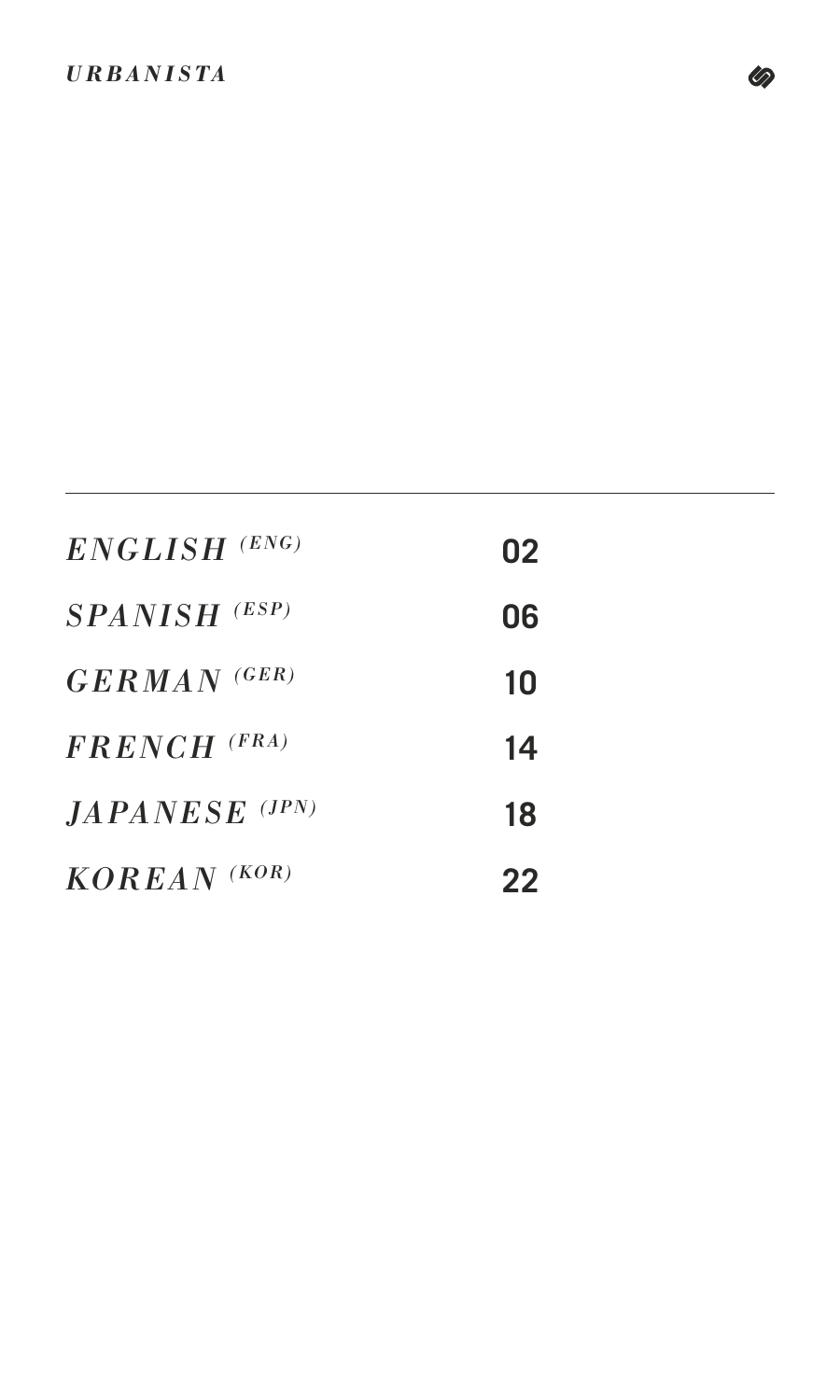## **1. PAIRING**

## *FIRST TIME PAIRING*

*1.1 -* Put the earphones into the charging case and remove them again. Indicator light will flash blue three times.

*1.2 -* Hold the earphones close to each other. Left and right earphones will pair automatically.

Upon successful pairing, the indicator light on the left (L) earphone will stop flashing and the right (R) earphone will flash slowly.

*1.3 -* Open Bluetooth settings on your phone and connect to Urbanista Stockholm.

*RESET EARPHONES -* Put the earphones into the charging case.

Make sure the charging case is charged and that the indicator lights are on.

Hold right (R) and left (L) logo simultaneously for 10 seconds.

Now you can go back to the top and pair your earphones again.

## **2. TOUCH CONTROLS**

*Via the logo button*

*TURN ON* - Remove earphones from the charging case OR Touch the (L) and (R) logo for 2 seconds. The indicator light will flash blue three times.

*TURN OFF* - Place earphones in the charging case OR Touch either the right (R) or left (L) logo for 5 seconds. The indicator light will flash blue three times.

*TURN ON VOICE ASSISTANT -* Touch the logo twice (R).

*TURN OFF VOICE ASSISTANT -* Touch the (L) or (R) logo once.

*ANSWER A CALL -* Touch the logo twice on the right (R) or left (L) earphone.

*END A CALL -* Touch the logo twice on the right (R) or left (L) earphone.

*REJECT A CALL -* Touch and hold the logo on the right (R) or left (L) earphone for 2 seconds.

*PLAY MUSIC* - Touch the logo twice on the left (L) earphone.

**PAUSE MUSIC** - Touch the logo twice on the left (L) earphone.

*ADJUST THE VOLUME (+) -* Touch the logo once on the right (R) earphone.

*ADJUST THE VOLUME (-) -* Touch the logo once on the left (L) earphone.

*SKIP A TRACK FORWARD - Touch the logo on the right (R)* earphone for 2 seconds.

*SKIP A TRACK BACKWARD - Touch the logo on the left (L)* earphone for 2 seconds.

The microphone is on the right (R) earphone.

## **3. CHARGING CASE**

The earbuds will charge automatically when placed in the case. The indicator light will flash red during charging.

## *BATTERY CHARGE:*

0-25%: Light flashes 1 time. 26-50%: Light flashes 2 times. 51-75%: Light flashes 3 times. 76-99%: Light flashes 4 times. 100%: Solid light.

*LOW-POWER WARNING -* When your battery power is running low, there will be a "beep" and 15 minutes playtime left before the earphones power off automatically.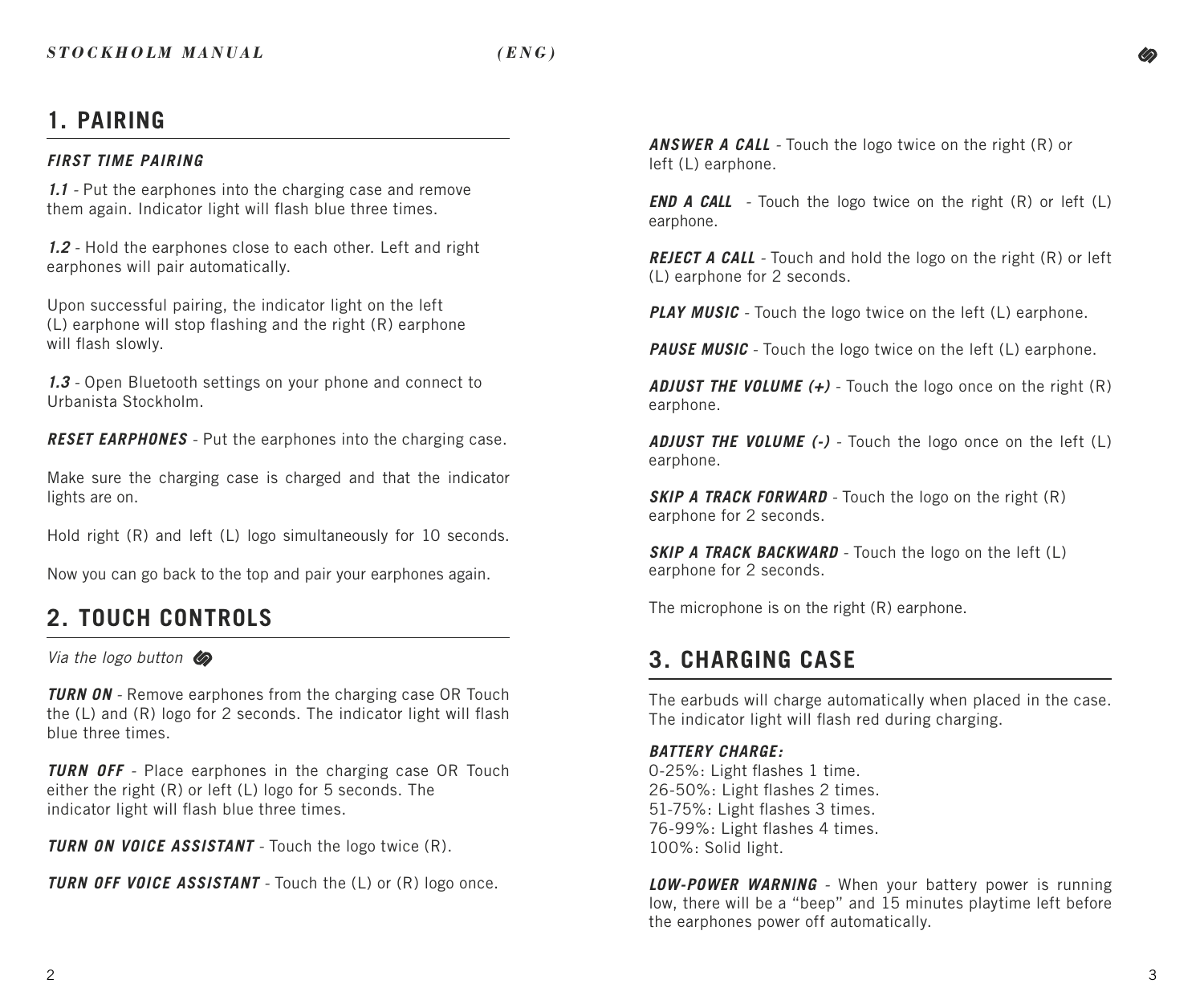# **URBANISTA ONE YEAR LIMITED WARRANTY**

All Urbanista earphones are designed and manufactured to meet high expectations and to provide the best customer experience.

We are devoted to producing only high quality items featuring the latest technology. However, in exceptional cases, electronic products may have malfunctions due to manufacturing defects. That is why we offer a full one (1) year warranty from the date of original retail purchase, which covers defects in materials and workmanship.

Urbanista AB hereby warrants that, under normal use, this product will be free from defects in materials and workmanship for a period of one (1) year starting with the original retail purchase date. The replacement warranty is valid only if the original proof of purchase issued to the purchaser, specifying the date of purchase, is presented with the product to be replaced.

How does it work? If you believe this product is defective, carefully repack the unit and return the product to your authorized dealer within the warranty period, with the original proof of purchase. Your authorized dealer will replace the product, provided a defect in materials or workmanship is identified. Should your authorized dealer not have the equivalent product or color in stock, Urbanista AB will promptly provide you with a new product.

This limited replacement warranty does not apply in cases of abuse or misuse of the product, use contrary to the Urbanista AB instructions, ordinary wear and tear, incorrect connection, force majeure or unauthorized repair. Any lawsuit for breach of this limited warranty shall be commenced, if at all, within one (1) year of the date that the claim accrues.

Urbanista AB shall not be liable for special, indirect, incidental or consequential damages resulting from the use or the inability to use this product, regardless of the legal theory on which the claim is based.

This warranty gives you specific legal rights, and you may have other rights, which vary from country to country. This warranty does not restrict the rights of the consumer mandated under applicable laws. This product shall not be treated as household waste. Instead it shall be handed over to the applicable collection point for the recycling of electrical and electronic equipment. This product was produced after April 1st, 2019.

# **IMPORTANT SAFETY INSTRUCTIONS**

## *WARNINGS*

• Not suitable for children under age three: it contains small parts which may be a choking hazard.

• Choose a low volume setting before using the headphones.

• Long-term exposure to loud music or sounds may cause hearing damage. It is best to avoid high volume levels when using these headphones, especially for extended periods.

• Do not use these headphones when operating a motor vehicle, a bicycle, machinery or where your inability to hear outside sounds may present a danger to you or to others.

### *CAUTIONS*

• Using these headphones limits your ability to hear noises around you, regardless of listening volume. Please be cautious when using these headphones.

• Do not drop, sit on, or allow the headphones to be immersed in water.

For any questions or concerns contact: support@urbanista.com

PHOENIX TESTLAB GmbH, operating as a Registered Certification Body (RCB ID: 204) with respect to Japan, declares that the listed product complies with the Technical Regulations Conformity Certification of Specified Radio Equipment (ordinance of MPT No. 37, 1981), Article 2, Paragraph 1, Item 19.

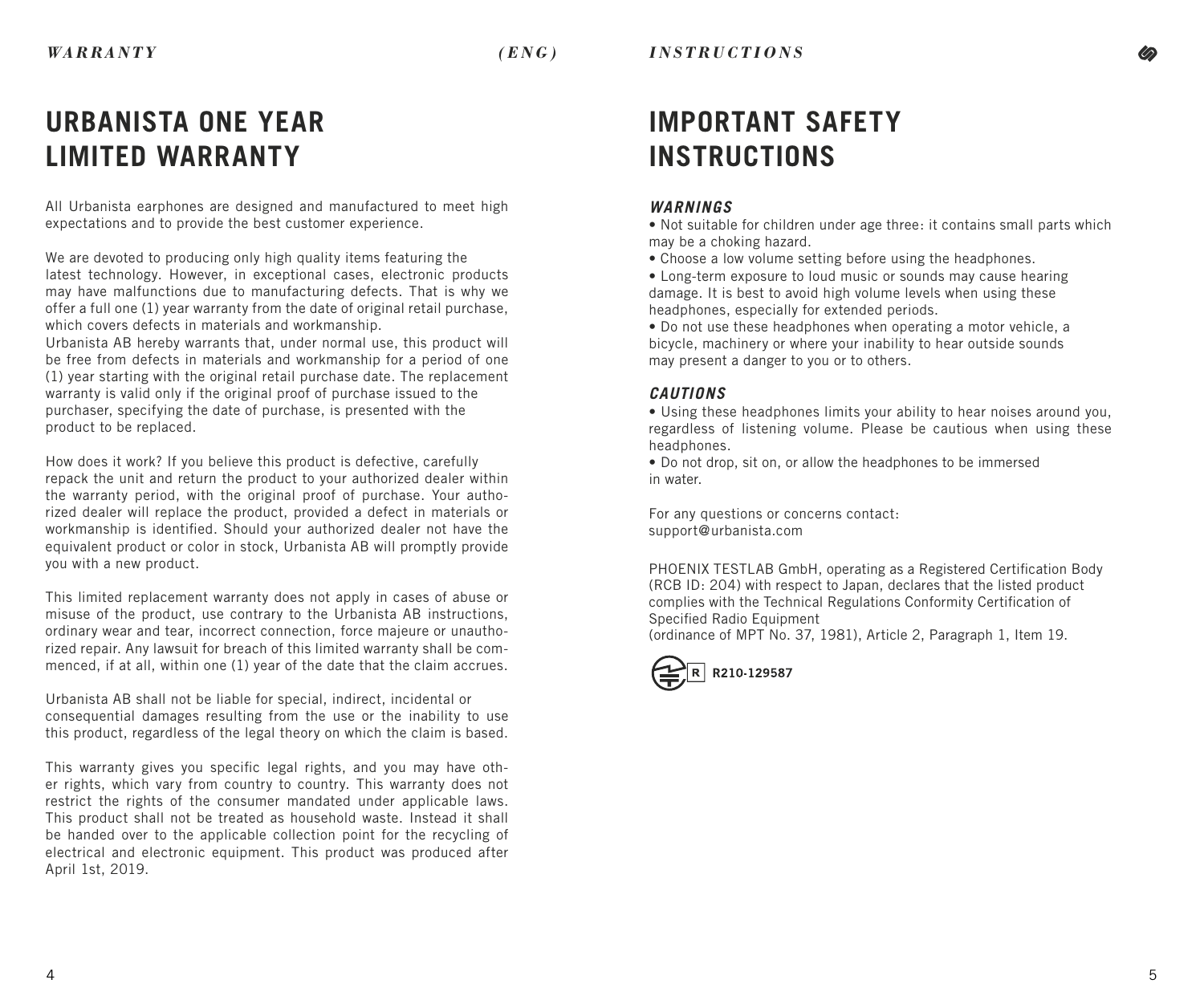## **1. EMPAREJAMIENTO**

## *EMPAREJAMIENTO POR PRIMERA VEZ*

*1.1 -* Coloca los auriculares en el estuche de carga y después extráelos. El indicador led parpadeará en azul tres veces.

*1.2 -* Sostén los auriculares a una corta distancia entre sí. Los auriculares izquierdo y derecho se emparejarán automáticamente.

Después de realizar el emparejamiento, el indicador led del auricular izquierdo (L) dejará de parpadear y el auricular derecho (R) parpadeará lentamente.

*1.3 -* Abre las configuraciones de Bluetooth de tu teléfono y conecta con Urbanista Stockholm.

*REINICIO DE LOS AURICULARES -* Coloca los auriculares en el estuche de carga.

Asegúrate de que el estuche de carga esté cargado y que los indicadores led estén encendidos.

Presiona el logo de derecha (R) y el de izquierda (L) simultáneamente durante 10 segundos.

Ahora puedes volver arriba y emparejar tus auriculares nuevamente.

# **2. CONTROL TÁCTIL**

*Con el botón del logo*

*ENCENDER -* Extrae los auriculares del estuche de carga O toca los logos (L) y (R) durante 2 segundos. La luz led parpadeará tres veces en azul.

*APAGAR -* Coloca los auriculares en el estuche de carga O toca el logo de derecha (R) o de izquierda (L) durante 5 segundos. El indicador led parpadeará tres veces en azul.

*ENCENDER EL ASISTENTE DE VOZ -* Toca dos veces el logo (R).

*APAGAR EL ASISTENTE DE VOZ -* Toca una vez los logos (L) o (R).

*RESPONDER UNA LLAMADA -* Toca dos veces el logo del auricular derecho (R) o del izquierdo (L).

*FINALIZAR UNA LLAMADA -* Toca dos veces el logo del auricular derecho (R) o del izquierdo (L).

*RECHAZAR UNA LLAMADA -* Toca y mantén presionado el logo del auricular derecho (R) o del izquierdo (L) durante 2 segundos.

*REPRODUCIR MÚSICA -* Toca dos veces el logo del auricular izquierdo (L).

*PAUSAR MÚSICA -* Toca dos veces el logo del auricular izquierdo (L).

*AJUSTAR EL VOLUMEN (+) -* Toca una vez el logo del auricular derecho (R).

*AJUSTAR EL VOLUMEN (-) -* Toca una vez el logo del auricular izquierdo (L).

*SALTAR UN TEMA HACIA ADELANTE -* Toca el logo del auricular derecho (R) durante 2 segundos.

*SALTAR UN TEMA HACIA ATRÁS -* Toca el logo del auricular izquierdo (L) durante 2 segundos.

El micrófono está en el auricular derecho (R).

## **3. ESTUCHE DE CARGA**

Los auriculares se cargarán automáticamente cuando estén en su estuche. El indicador led parpadeará en rojo durante la carga.

### *CARGA DE LA BATERÍA:*

0-25 %: La luz parpadea 1 vez. 26-50 %: La luz parpadea 2 veces. 51-75 %: La luz parpadea 3 veces. 76-99 %: La luz parpadea 4 veces. 100 %: Luz constante.

*ADVERTENCIA DE BATERÍA BAJA -* Cuando la batería se esté quedando sin carga, escucharás un pitido y quedarán 15 minutos de reproducción hasta que los auriculares se apaguen automáticamente.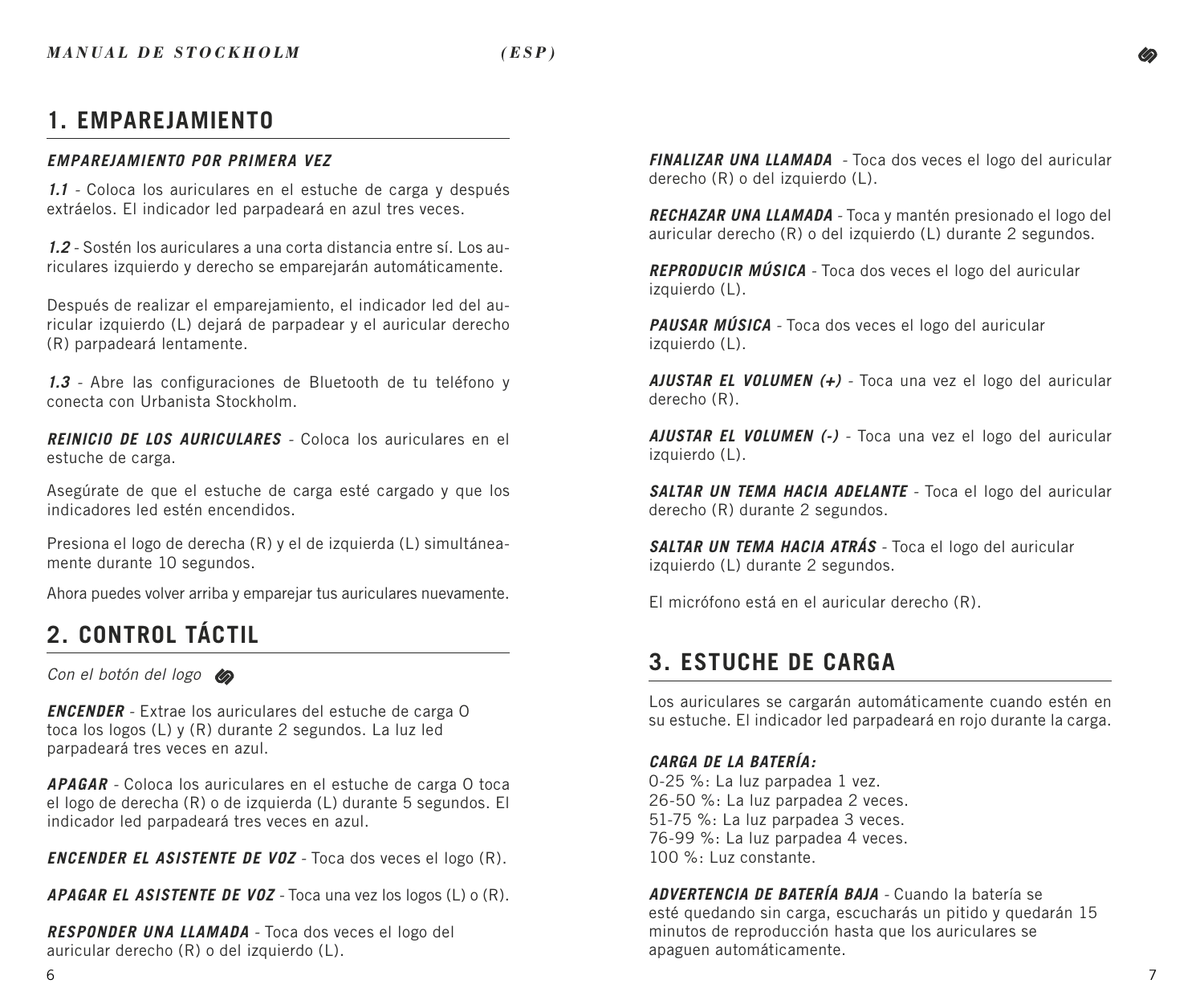## *GARANTÍA INSTRUCCIONES DE SEGURIDAD*

*(ESP)*

# **GARANTÍA LIMITADA DE UN AÑO DE URBANISTA**

Todos los auriculares Urbanista están diseñados y fabricados para satisfacer las más altas expectativas y proporcionar la mejor experiencia al cliente.

Nos dedicamos a fabricar solamente productos de calidad con la última tecnología. No obstante lo cual, en casos excepcionales, los productos electrónicos pueden funcionar incorrectamente debido a defectos de fabricación. Por este motivo, ofrecemos 1 (un) año de garantía a partir de la fecha de compra al detalle original, que cubre defectos en materiales y en la fabricación.

Urbanista AB garantiza que, con el uso normal, este producto no tendrá defectos de materiales ni de fabricación durante 1 (un) año a partir de la fecha de compra al detalle original. La garantía de reemplazo solo es válida si, junto al producto a reemplazar, se presenta la prueba original de compra emitida al comprador que especifique la fecha de compra.

¿Cómo funciona? Si consideras que este producto es defectuoso, vuelve a empaquetarlo con cuidado y devuélvelo a tu vendedor autorizado dentro del periodo de garantía, junto con la prueba de compra original. Tu vendedor autorizado reemplazará el producto siempre y cuando se identifique un defecto en los materiales o en la fabricación. Si tu vendedor autorizado no tiene un producto o un color equivalentes en existencias, Urbanista AB te proporcionará un producto nuevo de inmediato.

Esta garantía limitada de reemplazo no se aplica en casos de uso inadecuado o excesivo del producto, uso contrario a las instrucciones de Urbanista AB, uso y desgaste normales, conexión incorrecta, fuerza mayor o reparación no autorizada. Cualquier acción legal por incumplimiento de esta garantía limitada deberá iniciarse dentro de 1 (un) año a partir de la fecha en que se originó la reclamación.

Urbanista AB no será responsable de daños especiales, indirectos, incidentales o consecuenciales derivados del uso o de la imposibilidad de usar este producto, independientemente de la teoría legal en la que se base la reclamación.

Esta garantía confiere derechos legales específicos y puedes tener otros derechos que varían según el país. Esta garantía no restringe los derechos de los consumidores otorgados por las leyes aplicables. Este producto no se tratará como un residuo doméstico. En su lugar, se entregará al punto de recogida que corresponda para el reciclaje de equipos eléctricos y electrónicos. Este producto se fabricó después del 1.° de abril de 2019.

# **INSTRUCCIONES DE SEGURIDAD IMPORTANTES**

## *ADVERTENCIAS*

• No es adecuado para niños de menos de 3 años; contiene piezas pequeñas que pueden constituir un peligro de asfixia.

• Elige una configuración de volumen bajo antes de usar los auriculares.

• La exposición a largo plazo a un volumen alto de música o a sonidos fuertes puede provocar daño auditivo. Es mejor evitar los niveles altos de volumen al usar estos auriculares, en especial durante periodos largos.

• No uses estos auriculares al operar un vehículo de motor, una bicicleta, maquinaria o donde tu incapacidad para oír sonidos externos pueda constituir un peligro para ti o para otras personas.

### *PRECAUCIONES*

• Usar estos auriculares limita tu capacidad de oír ruidos a tu alrededor, independientemente del volumen. Sé cauteloso al usar estos auriculares.

• No los dejes caer, no te sientes sobre ellos ni los sumerias en agua.

En caso de preguntas o de inquietudes, comunícate con: support@urbanista.com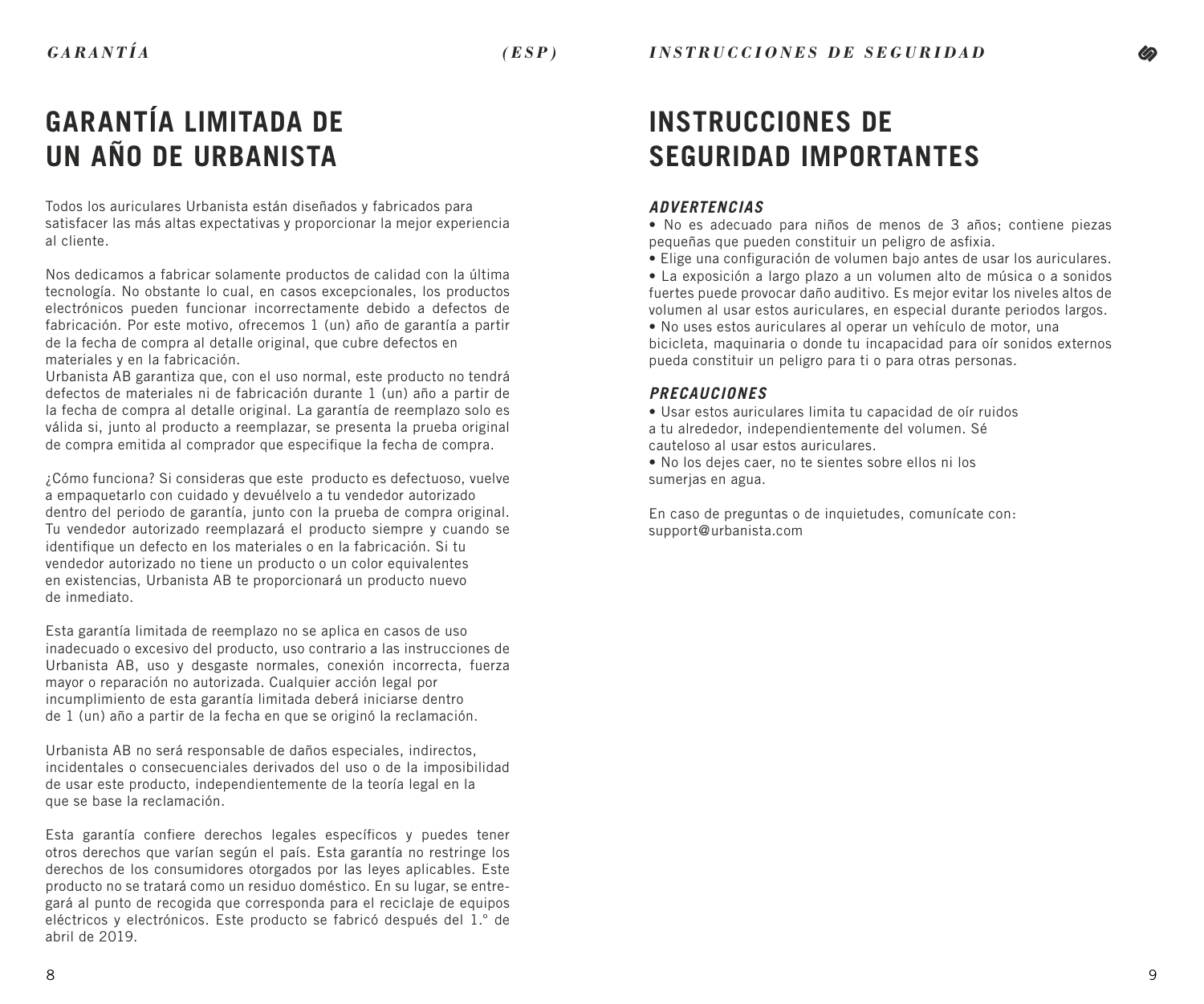## **1. KOPPELN**

## *ERSTMALIGES KOPPELN*

*1.1* - Legen Sie die Ohrhörer in den Ladebehälter und nehmen Sie sie wieder heraus. Die Anzeigelampe blinkt dreimal blau.

*1.2* - Halten Sie die Ohrhörer dicht nebeneinander. Der linke und der rechte Ohrhörer koppeln sich automatisch.

Nach erfolgreicher Koppelung blinkt die Anzeigelampe des linken (L) Ohrhörers nicht mehr und die des rechten (R) Ohrhörers blinkt langsam.

*1.3* - Öffnen Sie die Bluetooth-Einstellungen Ihres Smartphones und verbinden Sie es mit Urbanista Stockholm.

*OHRHÖRER ZURÜCKSETZEN -* Legen Sie die Ohrhörer in den Ladebehälter.

Stellen Sie sicher, dass der Ladebehälter geladen ist und die Anzeigelampen leuchten.

Halten Sie das rechte (R) und das linke (L) Logo gleichzeitig 10 Sekunden lang gedrückt.

Jetzt können Sie zurück nach oben gehen und Ihre Ohrhörer erneut koppeln.

## **2. TOUCHSTEUERUNG**

*Über die Logo-Taste*

*EINSCHALTEN -* Nehmen Sie die Ohrhörer aus dem Ladebehälter ODER Berühren Sie 2 Sekunden lang die Logos (L) und (R). Die Anzeigelampe blinkt dreimal blau.

*AUSSCHALTEN -* Legen Sie die Ohrhörer in den Ladebehälter ODER Berühren Sie 5 Sekunden lang entweder das rechte (R) oder der linke (L) Logo. Die Anzeigelampe blinkt dreimal blau.

*SPRACHASSISTENTEN EINSCHALTEN -* Berühren Sie das Logo zweimal (R).

*SPRACHASSISTENTEN AUSSCHALTEN -* Berühren Sie das Logo (L) oder (R) einmal.

*ANRUF ANNEHMEN -* Berühren Sie das Logo am rechten (R) oder linken (L) Ohrhörer zweimal.

*ANRUF BEENDEN -* Berühren Sie das Logo am rechten (R) oder linken (L) Ohrhörer zweimal.

*ANRUF ZURÜCKWEISEN -* Halten Sie das Logo am rechten (R) oder linken (L) Ohrhörer 2 Sekunden lang gedrückt.

*MUSIKWIEDERGABE -* Berühren Sie das Logo am linken (L) Ohrhörer zweimal.

*MUSIKWIEDERGABE UNTERBRECHEN -* Berühren Sie das Logo am linken (L) Ohrhörer zweimal.

*LAUTSTÄRKE (+) -* Berühren Sie das Logo am rechten (R) Ohrhörer einmal.

*LAUTSTÄRKE (-) -* Berühren Sie das Logo am linken (L) Ohrhörer einmal.

*TITELSPRUNG NACH VORN -* Berühren Sie das Logo am rechten (R) Ohrhörer 2 Sekunden lang.

*TITELSPRUNG ZURÜCK -* Berühren Sie das Logo am linken (L) Ohrhörer 2 Sekunden lang.

Das Mikrofon befindet sich am rechten (R) Ohrhörer.

## **3. LADEBEHÄLTER**

Die Ohrhörer werden automatisch aufgeladen, wenn sie in den Behälter gelegt werden. Während des Ladevorgangs blinkt die Anzeigelampe rot.

### *BATTERIELADUNG:*

0-25 %: Lampe blinkt einmal. 26-50 %: Lampe blinkt zweimal. 51-75 %: Lampe blinkt dreimal. 76-99 %: Lampe blinkt viermal. 100 %: Konstantes Licht.

*BATTERIEWARNUNG -* Wenn die Leistung der Batterie nachlässt, wird ein akustisches Signal ausgegeben ("Piepston"). Es verbleiben dann noch 15 Minuten Spielzeit, ehe die Ohrhörer automatisch ausschalten.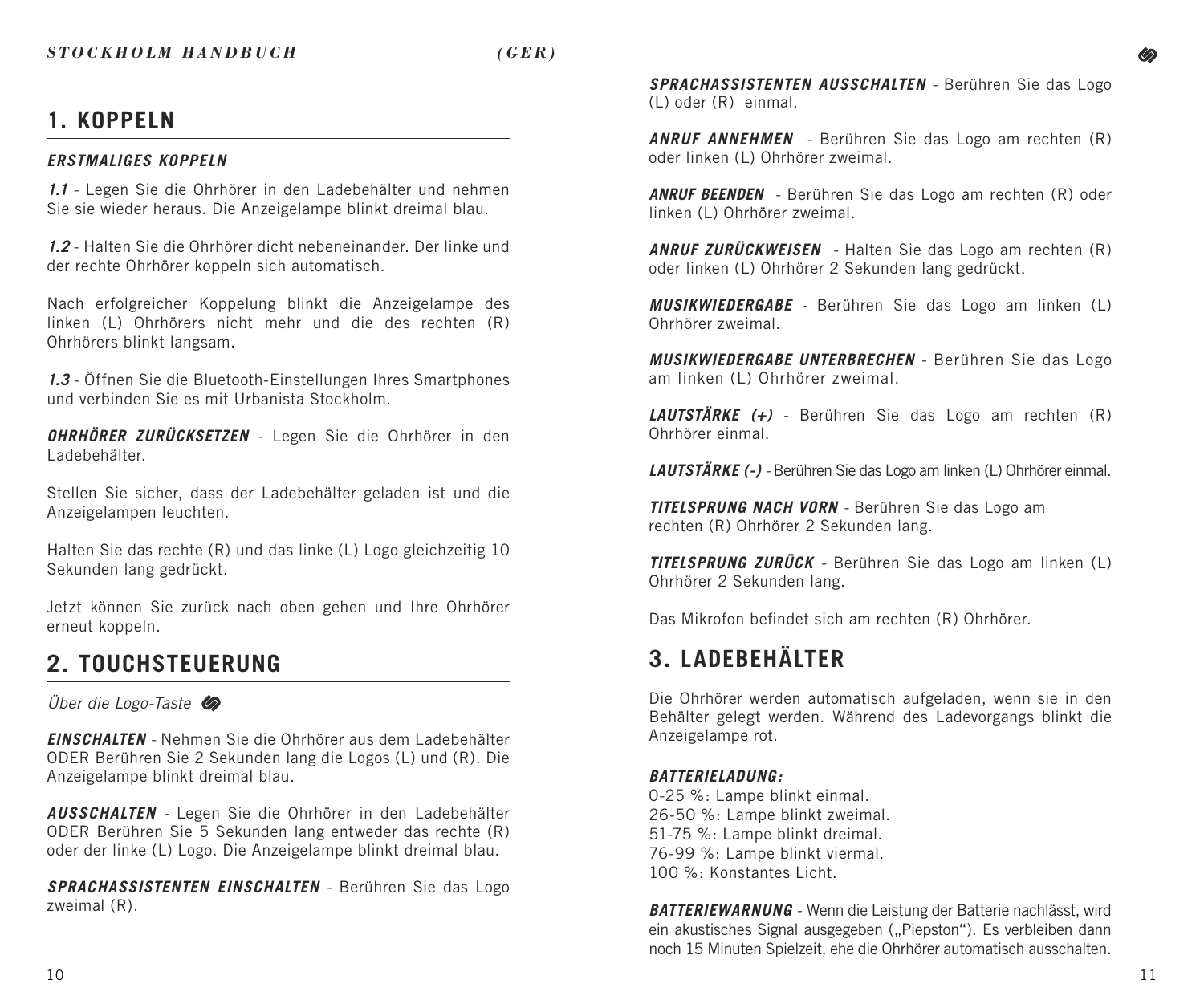*(GER)*

# **1 JAHR BESCHRÄNKTE GARANTIE VON URBANISTA**

Alle Ohrhörer von Urbanista werden für höchste Ansprüche und optimierte Kundenerfahrung entwickelt und gefertigt.

Unser Ziel ist es, nur hochwertige Artikel herzustellen, die über die neuste Technologie verfügen. In Ausnahmefällen ist es jedoch möglich, dass elektronische Produkte aufgrund von Fertigungsmängeln fehlerhaft funktionieren. Aus diesem Grund bieten wir ab dem ursprünglichen Kaufdatum eine einjährige Garantie für Material- und Verarbeitungsfehler. Urbanista AB garantiert damit, dass dieses Produkt unter normalen Nutzungsbedingungen für einen Zeitraum von einem (1) Jahr ab dem ursprünglichen Kaufdatum frei von Material- und Verarbeitungsfehlern ist. Die Ersatzgarantie ist nur gültig, wenn gemeinsam mit dem umzutauschenden Produkt der für den Käufer ausgestellte und datierte Originalkaufbeleg vorgelegt wird.

Vorgehensweise zur Inanspruchnahme der Garantie Wenn Sie glauben, dass dieses Produkt defekt ist, packen Sie das Gerät sorgfältig ein und bringen Sie es innerhalb der Garantiefrist, zusammen mit dem Originalkaufbeleg, zurück zu Ihrem offiziellen Fachhändler. Ihr offizieller Fachhändler wird das Produkt ersetzen, sofern ein Material- oder Verarbeitungsfehler festgestellt wird. Sollte Ihr offizieller Fachhändler kein entsprechendes Produkt oder kein Produkt in der entsprechenden Farbe vorrätig haben, wird Urbanista AB Ihnen umgehend ein neues Produkt zukommen lassen.

Diese beschränkte Ersatzgarantie gilt nicht bei fehlerhafter oder missbräuchlicher Verwendung des Produkts, Verwendung entgegen den Anweisungen von Urbanista AB, normalem Verschleiß und Abnutzung, fehlerhaftem Anschluss, Höherer Gewalt oder unbefugten Reparaturversuchen. Jede Klage in Bezug auf Nichteinhaltung dieser Garantie muss innerhalb eines (1) Jahres ab dem Datum, an dem der Anspruch entstanden ist, vorgebracht werden.

Urbanista AB haftet nicht für besondere, indirekte, zufällige oder Folgeschäden, die auf die Nutzung oder die Unmöglichkeit der Nutzung dieses Produkts zurückgeführt werden, unabhängig von dem Rechtsgrund, auf dem dieser Anspruch basiert.

Diese Garantie gewährt Ihnen besondere gesetzliche Rechte, und Sie haben möglicherweise weitere Rechte, die von Land zu Land unterschiedlich sein können. Diese Garantie ist keine Einschränkung Ihrer Rechte nach der geltenden nationalen Gesetzgebung bezüglich des Verkaufs von Verbrauchsgütern. Dieses Produkt darf nicht als Haushaltsmüll entsorgt werden, sondern es muss zu einer Sammelstelle für Elektro- und Elektronikaltgeräte gebracht werden. Dieses Produkt wurde nach dem 1. April 2019 gefertigt.

# **WICHTIGE SICHERHEITSHINWEISE**

### *WARNUNGEN*

• Nicht geeignet für Kinder unter drei Jahren; enthält Kleinteile,

die verschluckt werden können und eine Erstickungsgefahr darstellen. • Stellen Sie die Ohrhörer vor der Benutzung auf eine leise Lautstärke ein.

• Langanhaltende Lärmeinwirkung durch Anhören von lauter Musik oder lauten Geräuschen kann zu Gehörschäden führen. Vermeiden Sie hohe Lautstärkepegel, insbesondere über längere Zeiträume, wenn Sie diese Kopfhörer benutzen.

• Verwenden Sie diese Kopfhörer nicht, wenn Sie ein Motorfahrzeug führen, Fahrrad fahren oder eine Maschine bedienen oder wenn Sie durch Ihre Unfähigkeit, Umgebungsgeräusche wahrzunehmen, sich oder andere gefährden könnten.

### *VORSICHTSHINWEISE*

• Durch Verwendung dieser Kopfhörer können Sie, unabhängig von der eingestellten Laustärke, Umgebungsgeräusche nicht mehr zuverlässig wahrnehmen. Bitte seien Sie vorsichtig, wenn Sie diese Kopfhörer verwenden.

• Lassen Sie die Kopfhörer nicht fallen, setzen Sie sich nicht darauf und tauchen Sie sie nicht in Wasser ein.

Bei weiteren Fragen oder Bedenken wenden Sie sich an: support@urbanista.com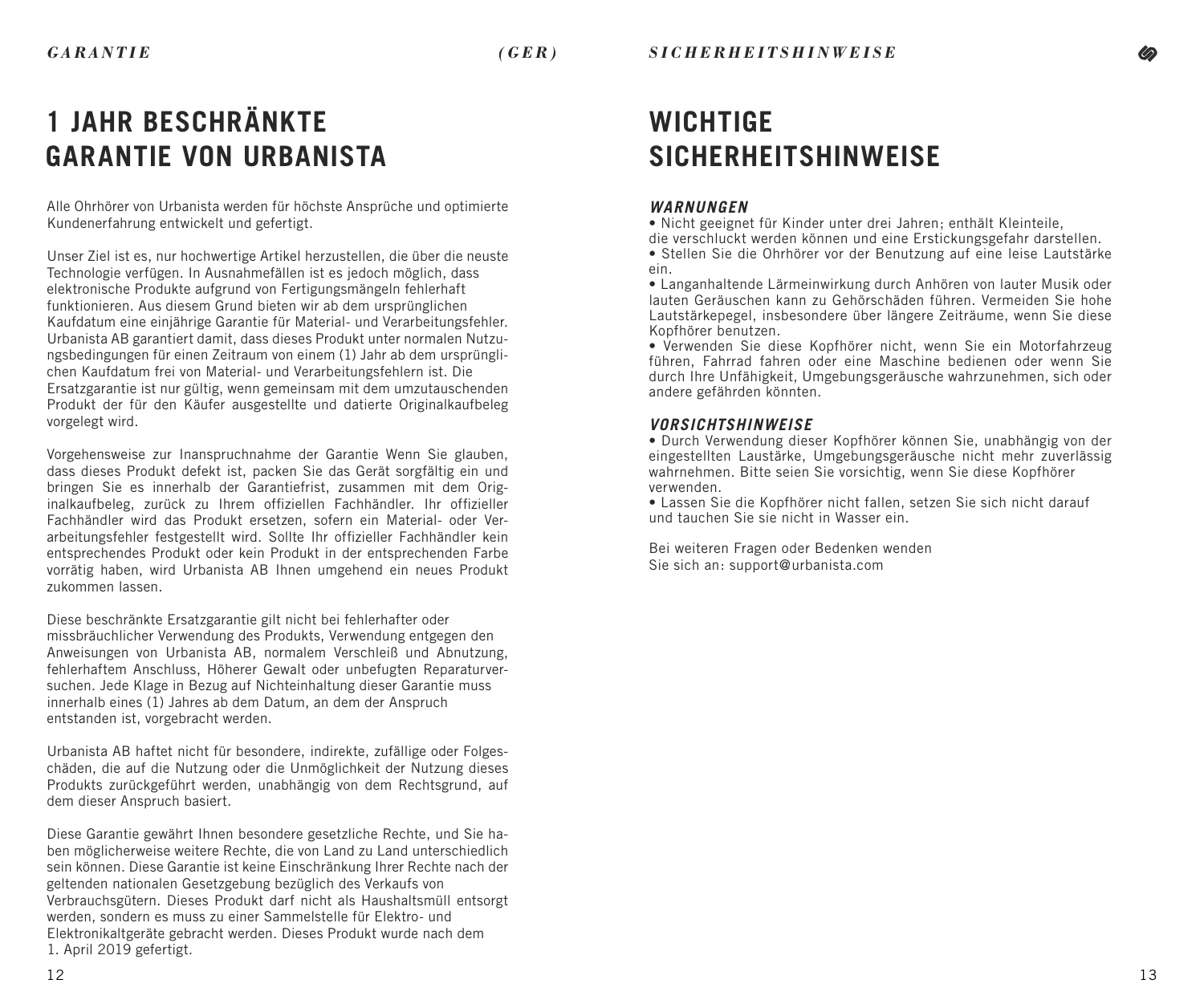## **1. APPAIRAGE**

## *PREMIER APPAIRAGE*

*1.1* - Placez les écouteurs dans l'étui de charge et retirez-les à nouveau. Le voyant clignote bleu trois fois.

*1.2* -Tenez les écouteurs l'un près de l'autre. Les écouteurs gauche et droit s'appairent automatiquement.

Une fois l'appairage réussi, le voyant de l'écouteur gauche (L) cesse de clignoter et celui de droite (R) clignote lentement.

*1.3* - Ouvrez les paramètres Bluetooth sur votre téléphone et connectez-vous à Urbanista Stockholm.

*RÉINITIALISER LES ÉCOUTEURS -* Mettez les écouteurs dans l'étui de charge.

Assurez-vous que l'étui de charge soit chargé et que les voyants soient allumés.

Tenez les logos droit (R) et gauche (L) simultanément pendant 10 secondes.

Maintenant, vous pouvez revenir en haut et appairer de nouveau vos écouteurs.

## **2. COMMANDE TACTILE**

*Via le bouton de logo*

*MISE SOUS TENSION -* Retirez les écouteurs de l'étui de charge OU appuyez sur les logos (L) et (R) pendant 2 secondes. Le voyant lumineux clignote trois fois en bleu.

*MISE HORS TENSION -* Placez les écouteurs dans l'étui de charge OU appuyez sur le logo droit (R) ou gauche (L) pendant 5 secondes. Le voyant lumineux clignote trois fois en bleu.

*ACTIVER L'ASSISTANT VOCAL -* Appuyez deux fois sur le logo (R).

*DÉSACTIVER L'ASSISTANT VOCAL -* Appuyez une fois sur le logo  $(1)$  ou  $(R)$ .

*RÉPONDRE À UN APPEL -* Appuyez deux fois sur le logo de l'écouteur droit (R) ou gauche (L).

*TERMINER UN APPEL -* Appuyez deux fois sur le logo de l'écouteur droit (R) ou gauche (L).

*REJETER UN APPEL -* Appuyez et maintenez le logo de l'écouteur droit (R) ou gauche (L) pendant 2 secondes.

*JOUER DE LA MUSIQUE -* Appuyez deux fois sur le logo sur de l'écouteur gauche (L).

*METTRE LA MUSIQUE EN PAUSE -* Appuyez deux fois sur le logo de l'écouteur gauche (L).

*RÉGLER LE VOLUME (+) -* Appuyez une fois sur le logo de l'écouteur droit (R).

*RÉGLER LE VOLUME (-) -* Appuyez une fois sur le logo de l'écouteur gauche (L).

*PASSER UN MORCEAU EN AVANT -* Appuyez sur le logo de l'écouteur droit (R) pendant 2 secondes.

*PASSER UN MORCEAU EN ARRIÈRE -* Appuyez sur le logo de l'écouteur gauche (L) pendant 2 secondes.

El micrófono está en el auricular derecho (R).

# **3. ÉTUI DE CHARGE**

Les oreillettes se chargent automatiquement une fois placées dans l'étui. Le voyant clignote en rouge pendant la charge.

### *CHARGE DE LA BATTERIE :*

0-25 % : Le voyant clignote 1 fois. 26-50 % : Le voyant clignote 2 fois. 51-75 % : Le voyant clignote 3 fois. 76-99 % : Le voyant clignote 4 fois. 100 % : Lumière constante.

*AVERTISSEMENT DE BATTERIE DÉCHARGÉE -* Lorsque votre batterie est déchargée, un bip se fait entendre. Il reste 15 minutes d'autonomie avant que les écouteurs ne se coupent automatiquement.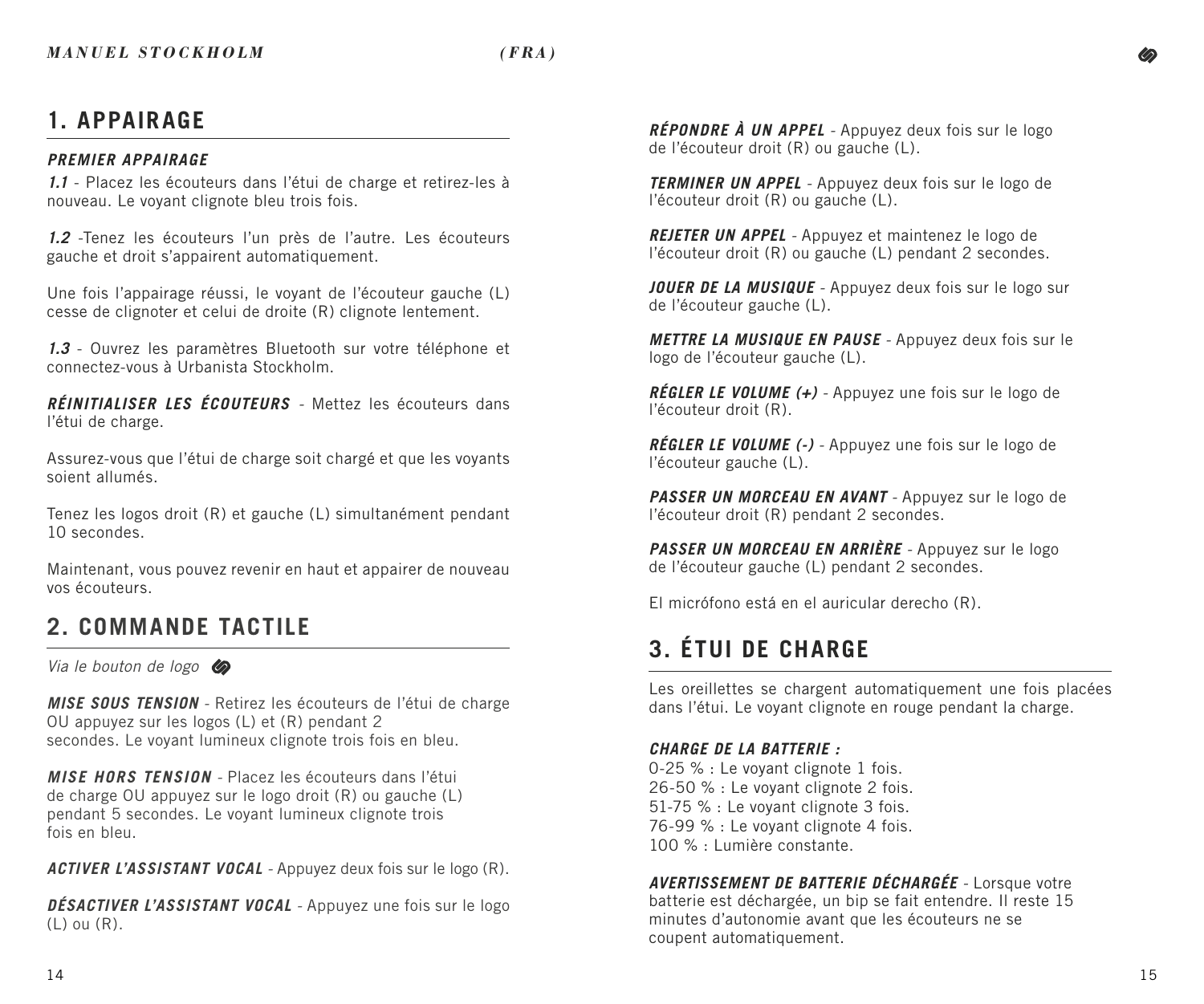*(FRA)*

# **GARANTIE LIMITÉE D'UN AN URBANISTA**

Tous les écouteurs Urbanista sont conçus et fabriqués pour répondre aux attentes les plus strictes et offrir la meilleure expérience client.

Nous mettons un point d'honneur à ne produire que des articles de haute qualité dotés des dernières technologies. Toutefois, dans des cas exceptionnels, les produits électroniques peuvent présenter des dysfonctionnements dus à des défauts de fabrication. C'est pourquoi nous offrons une garantie complète d'un (1) an à compter de la date d'achat d'origine, couvrant les défauts de matériaux et de fabrication.

Par la présente, Urbanista AB garantit que, dans des conditions normales d'utilisation, ce produit sera exempt de défauts de matériaux et de fabrication pendant une période d'un (1) an à compter de la date d'achat d'origine. La garantie de remplacement n'est valable que si la preuve d'achat d'origine fournie à l'acheteur, précisant la date d'achat, est présentée avec le produit à remplacer.

Comment cela se passe-t-il ? Si vous pensez que ce produit est défectueux, remballez soigneusement l'appareil et renvoyez-le à votre revendeur agréé pendant la période de garantie, avec la preuve d'achat d'origine. Votre revendeur agréé remplacera le produit si un défaut de matériaux ou de fabrication est identifié. Si votre revendeur agréé ne dispose pas du produit équivalent ou de la couleur en stock, Urbanista AB vous fournira un nouveau produit dans les meilleurs délais.

Cette garantie limitée de remplacement ne s'applique pas en cas d'abus ou de mauvaise utilisation du produit, d'utilisation contraire aux instructions d'Urbanista AB, d'usure normale, de connexion incorrecte, de force majeure ou de réparation non autorisée. Toute action en justice pour violation de cette garantie limitée doit être entreprise, le cas échéant, dans un délai d'un (1) an à compter de la date à laquelle la réclamation a eu lieu.

Urbanista AB ne peut pas être tenu responsable de dommages spéciaux, indirects, accessoires ou consécutifs résultant de l'utilisation ou de l'impossibilité d'utiliser ce produit, quelle que soit la théorie juridique sur laquelle la réclamation est fondée.

Cette garantie vous confère des droits juridiques spécifiques. Vous pouvez également disposer d'autres droits, qui varient d'un pays à l'autre. Cette garantie ne limite pas les droits du consommateur prescrits par les lois applicables. Ce produit ne doit pas être traité avec les déchets ménagers. Au lieu de cela, il doit être remis au point de collecte adéquat pour le recyclage des équipements électriques et électroniques. Ce produit a été fabriqué après le 1er avril 2019.

# **CONSIGNES DE SÉCURITÉ IMPORTANTES**

## *AVERTISSEMENTS*

• Ne convient pas aux enfants de moins de trois ans. L'appareil contient des petites pièces qui peuvent présenter un risque d'étouffement.

• Avant d'utiliser les écouteurs, choisissez un réglage de volume faible.

• Une exposition prolongée à une musique ou des sons forts peut causer des dommages auditifs. Il est préférable d'éviter des niveaux de volume élevés lors de l'utilisation de ces écouteurs, en particulier pendant des périodes prolongées.

• N'utilisez pas ces écouteurs lorsque vous conduisez un véhicule à moteur, un vélo, une machine ou si votre incapacité à entendre des sons extérieurs peut présenter un danger pour vous-même ou pour les autres.

## *PRÉCAUTIONS*

• L'utilisation de ces écouteurs limite votre capacité à entendre des bruits autour de vous, indépendamment du volume d'écoute. Soyez prudent lorsque vous utilisez ces écouteurs.

• Ne laissez pas tomber les écouteurs, ne vous asseyez pas dessus et ne les plongez pas dans l'eau.

Pour toute question ou préoccupation, veuillez contacter: support@urbanista.com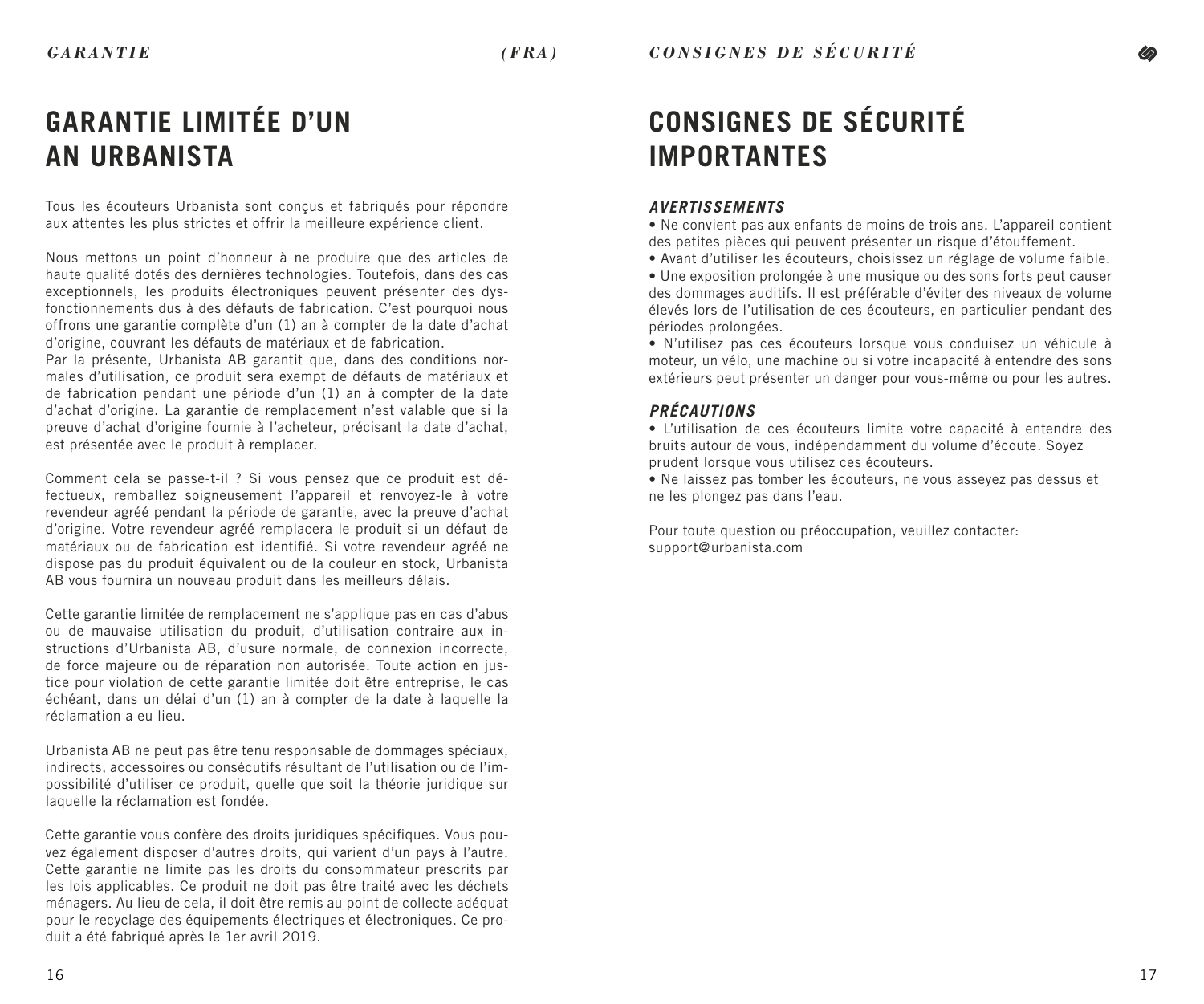## **1. ペアリング方法**

### **初めてペアリングする場合**

*1.1* - イヤホンを充電ケースに設置して、もう一度取り出します。イ ンジケーターライトが青色に3回点滅します。

*1.2* - 左右のイヤホンを近付けます。左右のイヤホンが自動的にペ アリングされます。

ペアリングが完了すると、左(L)のイヤホンのインジケーターライ トが点滅を停止し、右(R)のイヤホンがゆっくりと点滅します。

*1.3* - スマートフォンのBluetoothの設定を開いて、Urbanista Stockholmに接続します。

**イヤホンをリセットする** *-* イヤホンを充電ケースに設置します。

充電ケースが充電済みで、インジケーターライトがオンになってい ることを確認します。

右(R)と左(L)のロゴを同時に10秒間押さえます。

上の手順に戻って、イヤホンをもう一度ペアリングします。

## **2. コントローラー使用法**

ロゴボタン経由 6

**電源を入れる** *-* 充電ケースからイヤホンを取り外すか、または (L)と(R)のロゴを2秒間タッチします。インジケータライトが3回 青く点滅します。

**オフにする** *-* イヤホンを充電ケースに入れるか、右(R)または左 (L)のロゴを5秒間長押しします。インジケータライトが3回青く 点滅します。

**音声アシスタントをオンにする** *-* ロゴを2回タッチします(R)。

**音声アシスタントをオフにする** *-*(L)または(R)のロゴを1回タ ッチします。

**受話** *-* 右(R)または左(L)のイヤホンでロゴを2回タッチします。

**終話** *-*(R)または左(L)のイヤホンのロゴを2回タッチします。

**コール拒否** *-* 右(R)または左(L)のイヤホンのロゴを2秒間長押 しします。

**音楽の再生** *-* 左(L)イヤホンのロゴを2回タッチします。

**音楽を一時停止** *-* 左(L)イヤホンのロゴを2回タッチします。

**音量を上げる(+)** *-* 右(R)イヤホンのロゴを1回タッチします。

**音量を下げる( - )***-* 左(L)のイヤホンのロゴを1回タッチします。

**曲送り** *-* 右(R)イヤホンのロゴを2秒間タッチします。

**曲戻し** - 左(L)のイヤホンのロゴを2秒間タッチします。

マイクは右側(R)のイヤホンにあります。

## **3. ケースの充電方法**

ケースに入れると、イヤホンは自動 的に充電されます。充電中は インジケータライトが赤く点滅します。

**バッテリーチャージ:**

0 -25%.:ライトが1回点滅します。 26 -50%.:ライトが2回点滅します。 51-75%.:ライトが3回点滅します。 76 -99%.:ライトが4回点滅します。 100%: ランプ点灯

**低 バッテリー警告** - バッテリーの電力が少なくなると「ビープ 音」が鳴り、イヤホンの電源が自動的に切れるまでの残り時間は 15分です。

 $18$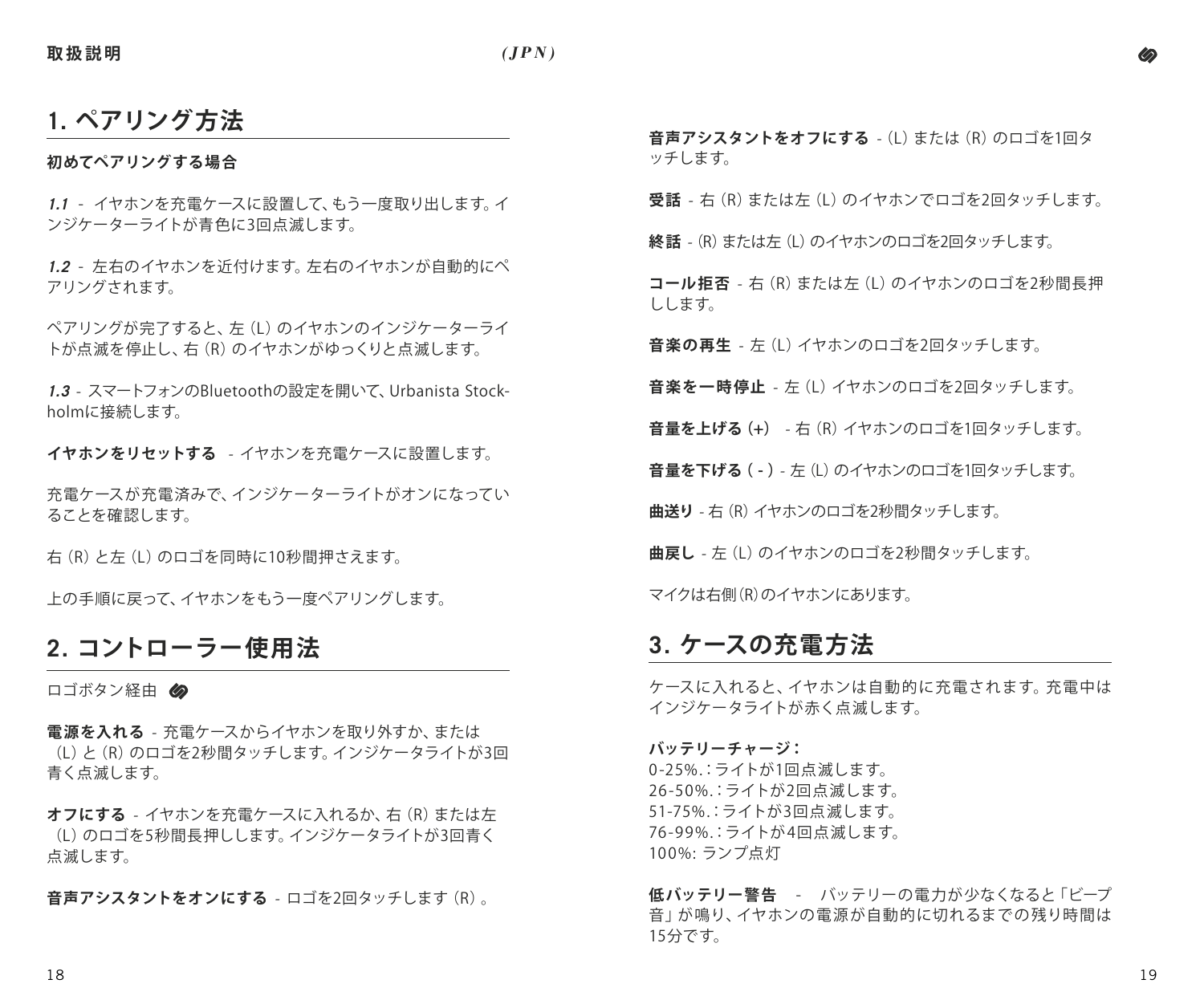# **URBANISTA 1年間の限定保証**

全てのUrbanistaイヤフォン・ヘッドフォンは、お客様皆さまに十分 にご 満足頂ける様にデザインと品質にこだわって生産されていま す。

弊社は最新のテクノロジーを持つ高品質商品のみのを生産するよ う、日々努力をしています。

しかしながら、例外的な場合として電子製品は製造上の何等かの ミスにより誤動作を起こす可能性があります。そこで弊社はお客 様の購入日より1年間の交換保証を提供し(中古品ではなくオリジ ナル商品に対してのみ保証)、製造上で起きた欠陥をカバーしてい ます。Urbanista ABは通常に基づく使用状況の下、お客様の購入 日より1年間は製品の欠陥などが万が一起きた際に交換対応を保 証致します。交換保証の際には、購入日が記載されている購入を 証明するレシートや証明書類、また交換対象の製品を一緒に提示 する必要があります。

保証はどのようにして受けられますか?

お客様が購入した製品に欠陥があると思われる場合は、製品を丁 寧に再梱包し、購入の際のレシートや購入を証明する証明書と共 に保証期間内に正規販売代理店に返送してください。製品素材や 製造上の欠陥が見つかった場合には、正規販売代理店が交換対 応致します。もし正規販売代理店に同等の商品やカラーの在庫が ない場合には、Urbanista ABが新製品を迅速に手配致します。

この 限 定 的 な 交 換 保 証 は 、製 品 の 乱 用また は 間 違った 使 用 方 法、Urbanista ABの指示に反する使用方法、通常の消耗、誤った 接 続、不 可抗 力または不正な修 理などの場 合には適 用されませ ん。この限定保証の不履行に対する訴訟がある場合は、請求が発 生した日より一年以内に開始されるものとします。

請求の根拠となる法的理論にかかわらず、Urbanista ABは、この 製品の使用または使用不能から生じる特別、間接的、付随的また は結果として起こる損害については責任を負いかねますので、ご了 承ください。

この保証は特定の法的権利を提供するもので、顧客は居住国によ って異なるその他の権利も有する場合があります。この保証は適 用法の下で義務付けられている消費者の権利を制限するものでは ありません。本製品は家庭ごみとして処理しないでください。代わ りに、電気電子機器のリサイクルに適した回収場所に引き渡すよう にして下さい。本製品は2019年4月1日以降に製造されています。

# **重要な安全に関する注意事項**

### **警告**

• 3歳未満の幼児には適していません。窒息の危険となる可能性の ある小さな部品が含まれています。

• イヤフォンを使用する際は、まず低音量設定を選択してくださ い。(最初から大音量に設定しないようご注意ください。)

• 大音量の音楽や音に長時間さらされると、聴覚障害を引き起こ す可能性があります。特に長期にわたってイヤフォンを使用する時 は、音量を大きくしすぎないようにご注意ください。

• 自動車、自転車などの乗り物を運転中、または周囲の音が聞こえ ないために、本人や他の人々に危険をもたらす可能性がある場合 には使用しないでください。

### **注 意**

• イヤフォンを使用すると、音量に関係なく周囲の音が聞こえなく なります。ご使用の際には十分にご注意ください。

• イヤフォンを落としたり、上に座ったり、水に浸したりしないよう 気を付けてください。破損の原因になります。

ご質問などございましたら、japan@urbanista.comまでお問い合 わせ下さい。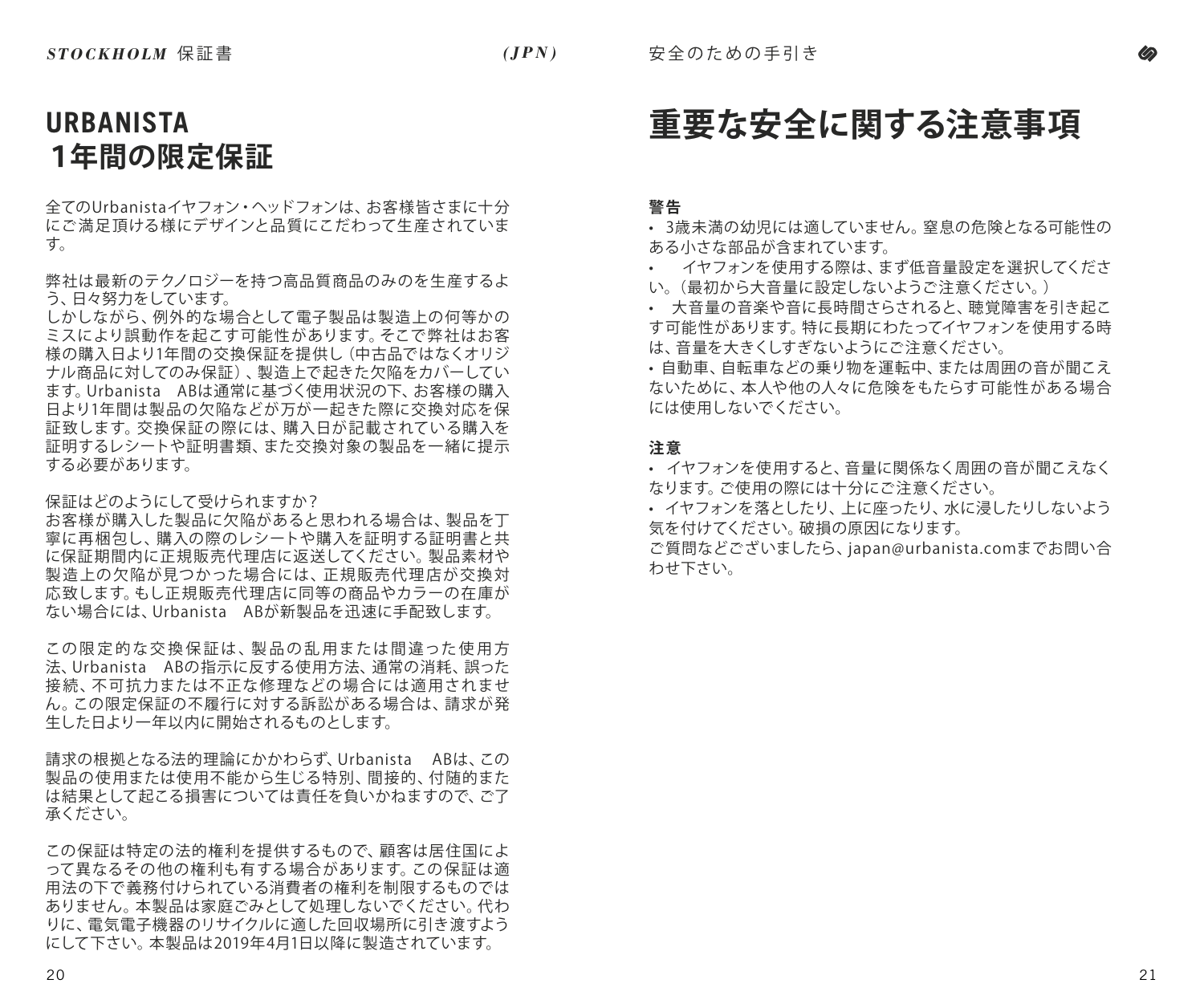## **1. 페어링**

### **최초 페어링**

*1.1* - 이어폰을 충전 케이스에 넣었다가 다시 꺼내세요. 표시등이 파란 색으로 3번 깜박입니다.

*1.2* - 이어폰을 서로 가까이에 두세요. 왼쪽과 오른쪽 이어폰이 자동으 로 서로 페어링됩니다.

양쪽 페어링이 제대로 완료되면 왼쪽 이어폰(L)의 표시등의 깜박임이 중 지되고 오른쪽 이어폰(R)의 표시등은 서서히 깜박입니다.

*1.3* - 휴대 전화에서 블루투스 설정을 열고 Urbanista Stockholm에 연결하세요.

**이어폰 리셋하기** - 이어폰을 충전 케이스에 넣으세요.

충전 케이스가 충전되어 있고 표시등이 켜져 있는지 확인하세요.

오른쪽(R)과 왼쪽(L) 로고를 동시에 10초 동안 터치하세요.

이제 맨 위로 돌아가서 이어폰을 다시 페어링하세요.

## **2. 터치 컨트롤**

### 로고 버튼 <mark>◇</mark> 사용

**켜기** - 충전 케이스에서 이어폰을 꺼내거나 왼쪽(L) 및 오른쪽(R) 로고 를 2 초 동안 터치하세요. 파란색 표시등이 세 번 깜박입니다.

**끄기**- 이어폰을 충전 케이스에 넣거나 또는 오른쪽(R) 또는 왼쪽(L) 로 고를 5 초 동안 터치하세요. 파란색 표시등이 세 번 깜박입니다.

**음성 지원 켜기** - 오른쪽(R) 로고를 두 번 터치하세요.

**음성 지원 끄기** - 왼쪽(L) 또는 오른쪽(R) 로고를 한 번 터치하세요.

**전화 받기** - 오른쪽(R) 또는 왼쪽(L) 이어폰의 로고를 두 번 터치하세요.

**통화 끝내기** - 오른쪽(R) 또는 왼쪽(L) 이어폰의 로고를 두 번 터치하세요.

**통화 거절하기** - 오른쪽(R) 또는 왼쪽(L) 이어폰의 로고를 2 초 동안 길게 터치하세요.

**음악 재생** - 왼쪽(L) 이어폰의 로고를 두 번 터치하세요.

**음악 중지** - 왼쪽(L) 이어폰의 로고를 두 번 터치하세요.

**볼륨 조절 (+)** – 오른쪽(R) 이어폰의 로고를 한 번 터치하세요.

**볼륨 조절 (-)** – 왼쪽(L) 이어폰의 로고를 한 번 터치하세요.

**트랙 앞으로 건너 뛰기** - 오른쪽(R) 이어폰의 로고를 2 초 동안 터치하세요.

**트랙 뒤로 건너 뛰기** - 왼쪽(L) 이어폰의 로고를 2 초 동안 터치하세요.

마이크는 오른쪽 (R) 이어폰에 있습니다.

## **3. 충전 케이스**

이어폰은 케이스에 넣으면 자동으로 충전됩니다. 충전 중에는 빨간색 표시등이 깜박입니다.

### **배터리 충전 상태:**

0-25%: 표시등이 반복적으로 1번 깜박입니다. 26-50%: 표시등이 반복적으로 2번 깜박입니다. 51-75%: 표시등이 반복적으로 3번 깜박입니다. 76-99%: 표시등이 반복적으로 4번 깜박입니다. 100%: 표시등이 점등되어 있습니다.

**저전력 경고** - 배터리 전력이 거의 소모되면 이어폰의 전원이 자동으 로 꺼지기 전에 "신호음"이 울리고 그 후 15 분 정도 사용 가능합니다.

∞